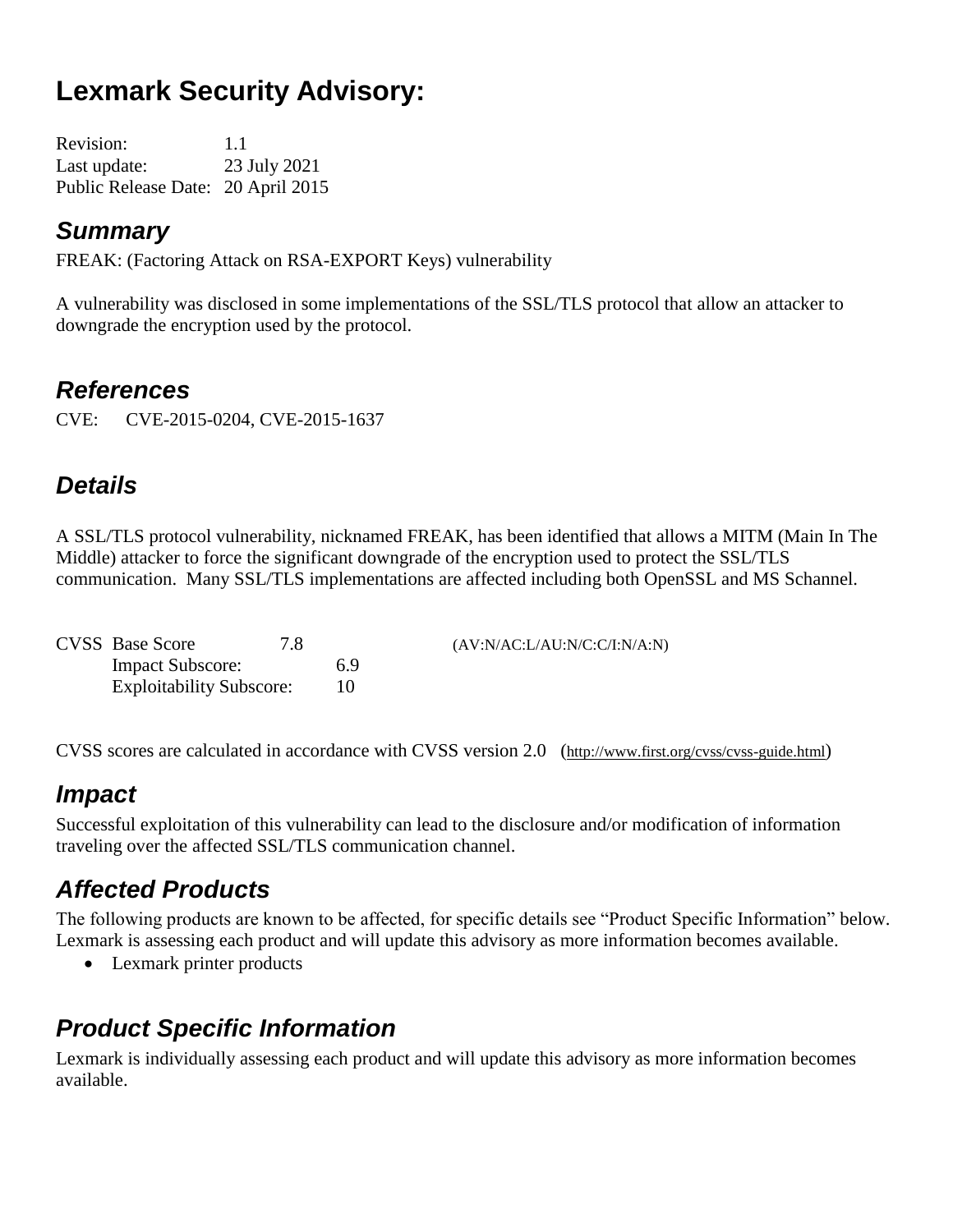#### *Laser printer products*

The following printers and MFPs are affected:

To determine a devices firmware level, select the "Reports"->"Menu Setting Page" menu item from the operator panel. If the firmware level listed under "Device Information" matches any level under "Affected Releases", then upgrade to a "Fixed Release".

| <b>Lexmark Models</b>      | <b>Affected Releases</b>    | <b>Fixed Releases</b>    |
|----------------------------|-----------------------------|--------------------------|
| CS31x                      | LW41.VYL.P486 and previous  | LW41.VYL.P487 and later  |
| CS41x                      | LW41.VY2.P486 and previous  | LW41.VY2.P487 and later  |
| CS51x                      | LW41.VY4.P486 and previous  | LW41.VY4.P487 and later  |
| <b>CX310</b>               | LW41.GM2.P486 and previous  | LW41.GM2.P487 and later  |
| <b>CX410</b>               | LW41.GM4.P486 and previous  | LW41.GM4.P487 and later  |
| <b>CX510</b>               | LW41.GM7.P486 and previous  | LW41.GM7.P487 and later  |
| XC2132                     | LW41.GM7.P486 and previous  | LW41.GM7.P487 and later  |
| <b>MS310</b>               | LW41.PRL.P4816and previous  | LW41.PRL.P487 and later  |
| MS312                      | LW41.PRL.P4816and previous  | LW41.PRL.P487 and later  |
| MS315                      | LW41.TL2.P486 and previous  | LW41.TL2.P487 and later  |
| <b>MS410</b>               | LW41.PRL.P486 and previous  | LW41.PRL.P487 and later  |
| MS415                      | LW41.TL2.P486 and previous  | LW41.TL2.P487 and later  |
| MS51x                      | LW41.PR2.P486 and previous  | LW41.PR2.P487 and later  |
| MS610dn & MS610dtn         | LW41.PR2.P486 and previous  | LW41.PR2.P487 and later  |
| M1145<br>& M3150dn         | LW41.PR2.P486 and previous  | LW41.PR2.P487 and later  |
| MS610de & MS610dte         | LW41.PR4.P486 and previous  | LW41.PR4.P487 and later  |
| M3150                      | LW41.PR4.P486 and previous  | LW41.PR4.P487 and later  |
| MS71x                      | LW41.DN2.P486 and previous  | LW41.DN2.P487 and later  |
| MS810n, MS810dn & MS810dtn | LW41.DN2.P486 and previous  | LW41.DN2.P487 and later  |
| MS811                      | LW41.DN2.P486 and previous  | LW41.DN2.P487 and later  |
| MS812dn, MS812dtn          | LW41.DN2.P486 and previous  | LW41.DN2.P487 and later  |
| M5163dn                    | LW41.DN2.P486 and previous  | LW41.DN2.P487 and later  |
| MS810de                    | LW41.DN4.P486 and previous  | LW41.DN4.P487 and later  |
| M5155 & M5163              | LW41.DN4.P486 and previous  | LW41.DN4.P487 and later  |
| MS812de                    | LW41.DN7.P486 and previous  | LW41.DN7.P487 and later  |
| M5170                      | LW41.DN7.P486 and previous  | LW41.DN7.P487 and later  |
| MS91x                      | LW41.SA.P486 and previous   | LW41.SA.P487 and later   |
| <b>MX310</b>               | LW41.SB2.P486 and previous  | LW41.SB2.P487 and later  |
| MX410, MX510 & MX511       | LW41.SB4.P486 and previous  | LW41.SB4.P487 and later  |
| XM1145                     | LW41.SB4.P486 and previous  | LW41.SB4.P487 and later  |
| MX610 & MX611              | LW41.SB7.P486 and previous  | LW41.SB7.P487 and later  |
| XM3150                     | LW41.SB7.P486 and previous  | LW41.SB7.P487 and later  |
| MX71x                      | LW41.TU.P486 and previous   | LW41.TU.P487 and later   |
| MX81x                      | LW41.TU.P486 and previous   | LW41.TU.P487 and later   |
| XM51xx & XM71xx            | LW41.TU.P486 and previous   | LW41.TU.P487 and later   |
| MX91x                      | LW41.MG.P486 and previous   | LW41.MG.487 and later    |
| MX6500e                    | LW41.JD.P486 and previous   | LW41.JD.487 and later    |
| C746                       | LHS41.CM2.P476 and previous | LHS41.CM2.P477 and later |
| C748 & CS748               | LHS41.CM4.P476 and previous | LHS41.CM4.P477 and later |
| C79x & CS796               | LHS41.HC.P476 and previous  | LHS41.HC.P477 and later  |
| C925                       | LHS41.HV.P476 and previous  | LHS41.HV.P477 and later  |
| C95x                       | LHS41.TP.P476 and previous  | LHS41.TP.P477 and later  |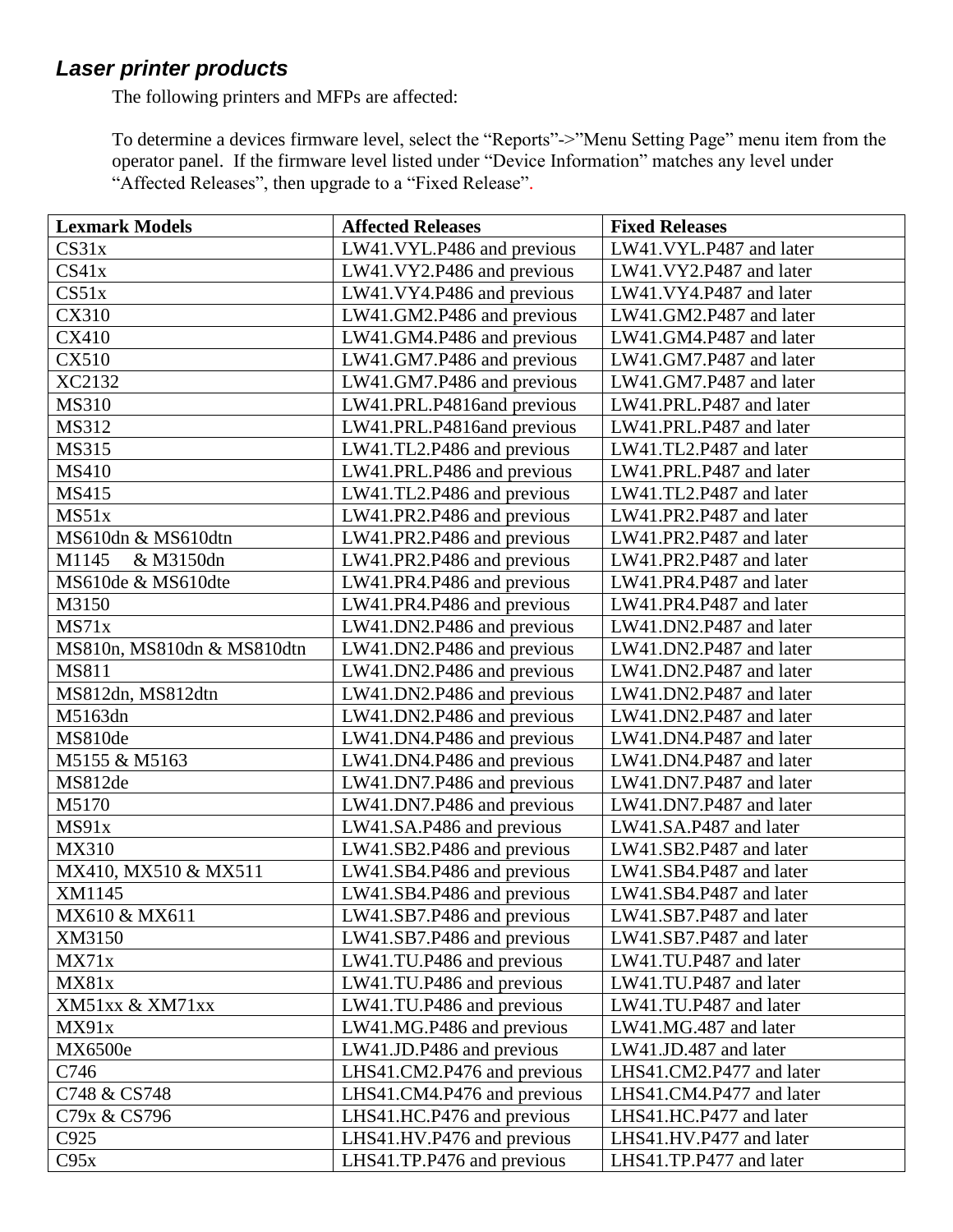| LHS41.NY.P476 and previous<br>X74x & XS748<br>LHS41.NY.P477 and later<br>LHS41.MR.P476 and previous<br>X792 & XS79x<br>LHS41.MR.P477 and later<br>X925 & XS925<br>LHS41.HK.P476 and previous<br>LHS41.HK.P477 and later<br>LHS41.TQ.P476 and previous<br>X95x & XS95x<br>LHS41.TQ.P477 and later<br>6500e<br>LHS41.JR.P476 and previous<br>LHS41.JR.P477 and later<br>C734<br>LR.SK.P696 and previous<br>LR.SK.P697 and later<br>C736<br>LR.SKE.P694 and previous<br>LR.SKE.P695 and later<br>E46x<br>LR.LBH.P675 and previous<br>LR.LBH.P676 and later<br>T650 & T652<br>LR.JP.P684 and previous<br>LR.JP.P685 and later<br>T654<br>LR.JP.P685 and later<br>LR.JP.P684 and previous<br>T656<br>LSJ.SJ.P044 and previous<br>LSJ.SJ.P045 and later<br>W85x<br>LR.JB.P647 and previous<br>LR.JB.P648 and later<br>X46x<br>LR.BS.P698 and previous<br>LR.BS.P699 and later<br>X65x<br>LR.MN.P700 and previous<br>LR.MN.P701 and later<br>X73x<br>LR.FL.P698 and previous<br>LR.FL.P699 and later<br>X86x<br>LP.SP.P700 and previous<br>LP.SP.P701 and later<br>C54x<br>LL.AS.P536 and previous<br>LL.AS.P537 and later<br>E26x<br>LL.LBL.P541 and previous<br>LL.LBL.P542 and later<br>E36x<br>LL.LBM.P541 and previous<br>LL.LBM.P542 and later<br>X26x<br>LL.BZ.P546 and previous<br>LL.BZ.P547 and later<br>X36x<br>LL.BZ.P547 and later |
|------------------------------------------------------------------------------------------------------------------------------------------------------------------------------------------------------------------------------------------------------------------------------------------------------------------------------------------------------------------------------------------------------------------------------------------------------------------------------------------------------------------------------------------------------------------------------------------------------------------------------------------------------------------------------------------------------------------------------------------------------------------------------------------------------------------------------------------------------------------------------------------------------------------------------------------------------------------------------------------------------------------------------------------------------------------------------------------------------------------------------------------------------------------------------------------------------------------------------------------------------------------------------------------------------------------------------------------|
|                                                                                                                                                                                                                                                                                                                                                                                                                                                                                                                                                                                                                                                                                                                                                                                                                                                                                                                                                                                                                                                                                                                                                                                                                                                                                                                                          |
|                                                                                                                                                                                                                                                                                                                                                                                                                                                                                                                                                                                                                                                                                                                                                                                                                                                                                                                                                                                                                                                                                                                                                                                                                                                                                                                                          |
|                                                                                                                                                                                                                                                                                                                                                                                                                                                                                                                                                                                                                                                                                                                                                                                                                                                                                                                                                                                                                                                                                                                                                                                                                                                                                                                                          |
|                                                                                                                                                                                                                                                                                                                                                                                                                                                                                                                                                                                                                                                                                                                                                                                                                                                                                                                                                                                                                                                                                                                                                                                                                                                                                                                                          |
|                                                                                                                                                                                                                                                                                                                                                                                                                                                                                                                                                                                                                                                                                                                                                                                                                                                                                                                                                                                                                                                                                                                                                                                                                                                                                                                                          |
|                                                                                                                                                                                                                                                                                                                                                                                                                                                                                                                                                                                                                                                                                                                                                                                                                                                                                                                                                                                                                                                                                                                                                                                                                                                                                                                                          |
|                                                                                                                                                                                                                                                                                                                                                                                                                                                                                                                                                                                                                                                                                                                                                                                                                                                                                                                                                                                                                                                                                                                                                                                                                                                                                                                                          |
|                                                                                                                                                                                                                                                                                                                                                                                                                                                                                                                                                                                                                                                                                                                                                                                                                                                                                                                                                                                                                                                                                                                                                                                                                                                                                                                                          |
|                                                                                                                                                                                                                                                                                                                                                                                                                                                                                                                                                                                                                                                                                                                                                                                                                                                                                                                                                                                                                                                                                                                                                                                                                                                                                                                                          |
|                                                                                                                                                                                                                                                                                                                                                                                                                                                                                                                                                                                                                                                                                                                                                                                                                                                                                                                                                                                                                                                                                                                                                                                                                                                                                                                                          |
|                                                                                                                                                                                                                                                                                                                                                                                                                                                                                                                                                                                                                                                                                                                                                                                                                                                                                                                                                                                                                                                                                                                                                                                                                                                                                                                                          |
|                                                                                                                                                                                                                                                                                                                                                                                                                                                                                                                                                                                                                                                                                                                                                                                                                                                                                                                                                                                                                                                                                                                                                                                                                                                                                                                                          |
|                                                                                                                                                                                                                                                                                                                                                                                                                                                                                                                                                                                                                                                                                                                                                                                                                                                                                                                                                                                                                                                                                                                                                                                                                                                                                                                                          |
|                                                                                                                                                                                                                                                                                                                                                                                                                                                                                                                                                                                                                                                                                                                                                                                                                                                                                                                                                                                                                                                                                                                                                                                                                                                                                                                                          |
|                                                                                                                                                                                                                                                                                                                                                                                                                                                                                                                                                                                                                                                                                                                                                                                                                                                                                                                                                                                                                                                                                                                                                                                                                                                                                                                                          |
|                                                                                                                                                                                                                                                                                                                                                                                                                                                                                                                                                                                                                                                                                                                                                                                                                                                                                                                                                                                                                                                                                                                                                                                                                                                                                                                                          |
|                                                                                                                                                                                                                                                                                                                                                                                                                                                                                                                                                                                                                                                                                                                                                                                                                                                                                                                                                                                                                                                                                                                                                                                                                                                                                                                                          |
|                                                                                                                                                                                                                                                                                                                                                                                                                                                                                                                                                                                                                                                                                                                                                                                                                                                                                                                                                                                                                                                                                                                                                                                                                                                                                                                                          |
|                                                                                                                                                                                                                                                                                                                                                                                                                                                                                                                                                                                                                                                                                                                                                                                                                                                                                                                                                                                                                                                                                                                                                                                                                                                                                                                                          |
|                                                                                                                                                                                                                                                                                                                                                                                                                                                                                                                                                                                                                                                                                                                                                                                                                                                                                                                                                                                                                                                                                                                                                                                                                                                                                                                                          |
| LL.BZ.P546 and previous                                                                                                                                                                                                                                                                                                                                                                                                                                                                                                                                                                                                                                                                                                                                                                                                                                                                                                                                                                                                                                                                                                                                                                                                                                                                                                                  |
| X54x<br>LL.EL.P546 and previous<br>LL.EL.P547 and later                                                                                                                                                                                                                                                                                                                                                                                                                                                                                                                                                                                                                                                                                                                                                                                                                                                                                                                                                                                                                                                                                                                                                                                                                                                                                  |
| C52x<br>LS.FA.P152 and previous<br>LS.FA.P153 and later                                                                                                                                                                                                                                                                                                                                                                                                                                                                                                                                                                                                                                                                                                                                                                                                                                                                                                                                                                                                                                                                                                                                                                                                                                                                                  |
| C53x<br>LS.SW.P072 and later<br>LS.SW.P071 and previous                                                                                                                                                                                                                                                                                                                                                                                                                                                                                                                                                                                                                                                                                                                                                                                                                                                                                                                                                                                                                                                                                                                                                                                                                                                                                  |
| C77x<br>LC.CM.P503 and previous<br>LC.CM.P054 and later                                                                                                                                                                                                                                                                                                                                                                                                                                                                                                                                                                                                                                                                                                                                                                                                                                                                                                                                                                                                                                                                                                                                                                                                                                                                                  |
| C78x<br>LC.IO.P190 and later<br>LC.IO.P190 and previous                                                                                                                                                                                                                                                                                                                                                                                                                                                                                                                                                                                                                                                                                                                                                                                                                                                                                                                                                                                                                                                                                                                                                                                                                                                                                  |
| C92x<br>LS.TA.P154 and previous<br>LS.TA.P155 and later                                                                                                                                                                                                                                                                                                                                                                                                                                                                                                                                                                                                                                                                                                                                                                                                                                                                                                                                                                                                                                                                                                                                                                                                                                                                                  |
| C93x<br>LC.JO.P095 and previous<br>LC.JO.P096 and later                                                                                                                                                                                                                                                                                                                                                                                                                                                                                                                                                                                                                                                                                                                                                                                                                                                                                                                                                                                                                                                                                                                                                                                                                                                                                  |
| E45x<br>LM.SZ.P124 and previous<br>LM.SZ.P125 and later                                                                                                                                                                                                                                                                                                                                                                                                                                                                                                                                                                                                                                                                                                                                                                                                                                                                                                                                                                                                                                                                                                                                                                                                                                                                                  |
| LS.ST.P353 and previous<br>T64x<br>LS.ST.P354 and later                                                                                                                                                                                                                                                                                                                                                                                                                                                                                                                                                                                                                                                                                                                                                                                                                                                                                                                                                                                                                                                                                                                                                                                                                                                                                  |
| <b>W84x</b><br>LS.HA.P254 and previous<br>LS.HA.P255 and later                                                                                                                                                                                                                                                                                                                                                                                                                                                                                                                                                                                                                                                                                                                                                                                                                                                                                                                                                                                                                                                                                                                                                                                                                                                                           |
| X642<br>LC2.MB.P318 and previous<br>LC2.MB.P319 and later                                                                                                                                                                                                                                                                                                                                                                                                                                                                                                                                                                                                                                                                                                                                                                                                                                                                                                                                                                                                                                                                                                                                                                                                                                                                                |
| X644/X646<br>LC2.MC.P377 and previous<br>LC2.MC.P378 and later                                                                                                                                                                                                                                                                                                                                                                                                                                                                                                                                                                                                                                                                                                                                                                                                                                                                                                                                                                                                                                                                                                                                                                                                                                                                           |
| LC2.TI.P330 and later<br>X64xef<br>LC2.TI.P329 and previous                                                                                                                                                                                                                                                                                                                                                                                                                                                                                                                                                                                                                                                                                                                                                                                                                                                                                                                                                                                                                                                                                                                                                                                                                                                                              |
| X77x<br>LC2.TR.P291 and previous<br>LC2.TR.P292 and later                                                                                                                                                                                                                                                                                                                                                                                                                                                                                                                                                                                                                                                                                                                                                                                                                                                                                                                                                                                                                                                                                                                                                                                                                                                                                |
| X78x<br>LC2.TO.P339 and previous<br>LC2.TO.P340 and later                                                                                                                                                                                                                                                                                                                                                                                                                                                                                                                                                                                                                                                                                                                                                                                                                                                                                                                                                                                                                                                                                                                                                                                                                                                                                |
| X85x<br>LC4.BE.P492 and later<br>LC4.BE.P491 and previous                                                                                                                                                                                                                                                                                                                                                                                                                                                                                                                                                                                                                                                                                                                                                                                                                                                                                                                                                                                                                                                                                                                                                                                                                                                                                |
| LC.BR.P153 and previous<br>LC.BR.P154 and later<br>X94x                                                                                                                                                                                                                                                                                                                                                                                                                                                                                                                                                                                                                                                                                                                                                                                                                                                                                                                                                                                                                                                                                                                                                                                                                                                                                  |
| N4000<br>LC.MD.P119 and previous<br><b>Contact Lexmark</b>                                                                                                                                                                                                                                                                                                                                                                                                                                                                                                                                                                                                                                                                                                                                                                                                                                                                                                                                                                                                                                                                                                                                                                                                                                                                               |
| GO.GO.N206 and previous<br><b>Contact Lexmark</b><br>N4050e                                                                                                                                                                                                                                                                                                                                                                                                                                                                                                                                                                                                                                                                                                                                                                                                                                                                                                                                                                                                                                                                                                                                                                                                                                                                              |
| LC.CO.N309 and previous<br><b>Contact Lexmark</b><br>N7xxe                                                                                                                                                                                                                                                                                                                                                                                                                                                                                                                                                                                                                                                                                                                                                                                                                                                                                                                                                                                                                                                                                                                                                                                                                                                                               |

#### *Obtaining Updated Software*

To obtain firmware that resolves this issue or if you have special code, please contact Lexmark's Technical Support Center at [http://support.lexmark.com](http://support.lexmark.com/) to find your local support center.